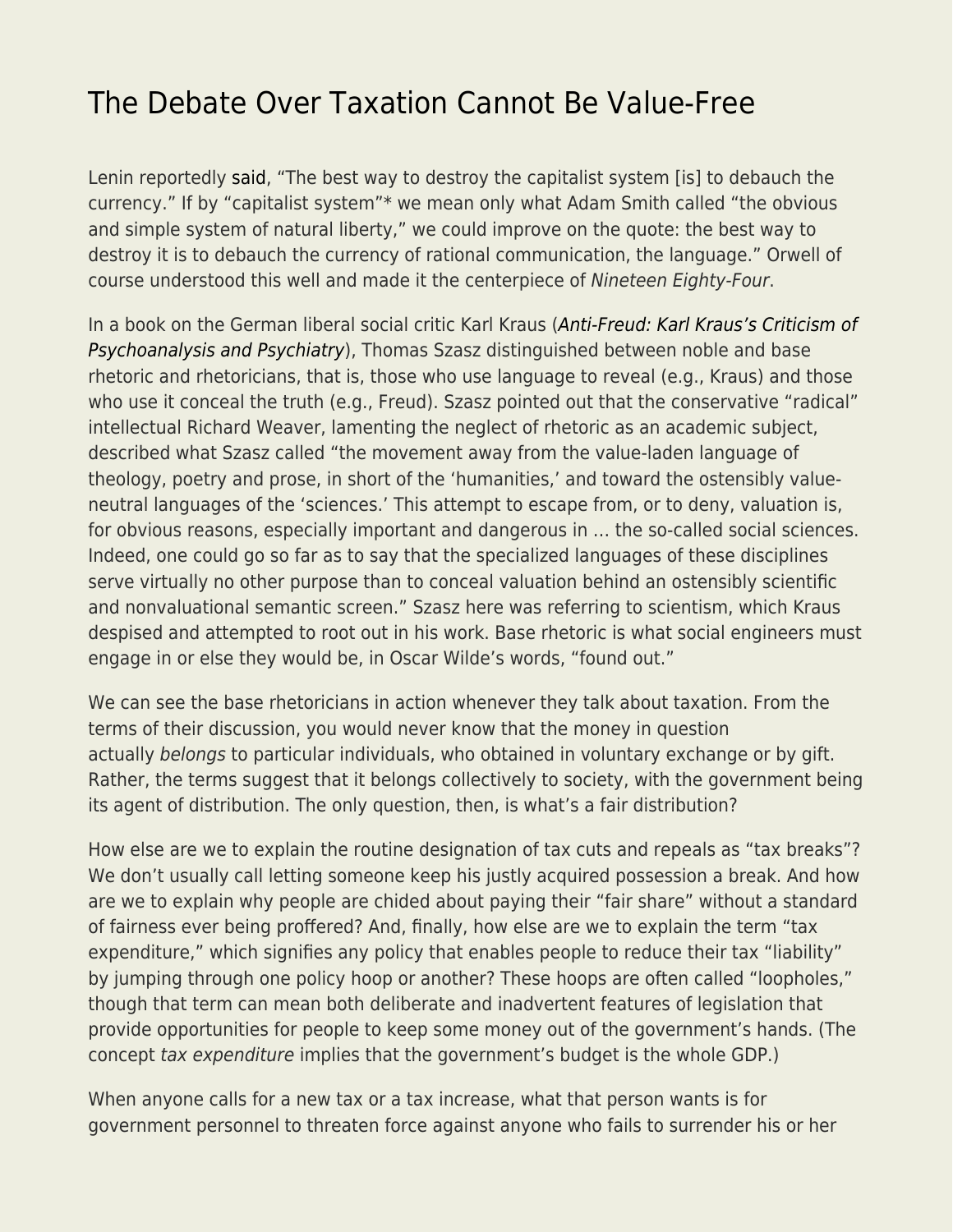money to the state. But almost no one speaks in those terms. If tax advocates did that, their rhetoric at least would be honest (and only in that sense noble.) Instead, such people engage in base rhetoric. They speak in ostensibly value-neutral language when in fact their meaning is value-laden: they implicitly claim that their plans for the money are superior to the plans of those who now possess it. They may use value-laden terms for the intended recipients of the money, but not for those who must surrender it. It's not possible to do wrong by them.

Weaver wrote that "language … is … sermonic. We are all of us preachers in private or public capacities. We have no sooner uttered words that we have given impulse to other people to look at the world, or some small part of it, in our way…. Language is intended to be sermonic. Because of its nature and its intimacy with our feelings, it is always preaching." (Szasz got these quotes from R. L. Johannesen, R. Strickland, and R. T. Eubanks's edited volume, Language Is Sermonic: Richard M. Weaver on the Nature of Rhetoric, 1970. I would only add that good economics can be expressed in in a value-free way. As Israel Kirzner put it, economists can say the equivalent of this: if you want to take a northbound train, don't stand on the southbound platform. Thus an economist can legitimately say, "If you want milk to be available, don't impose a price ceiling, and if you want low-skilled people to have jobs, don't impose a minimum wage.)

Taxation may at first appear to be a narrow subject, but of course it is not: everything the government does requires resources. But government has no resources — what do politicians and bureaucrats produce? — so it must appropriate them to carry out its aims. Thus people who demand that the government do things are at least implicitly demanding that the politicians seize justly held resources from others. But few people say that outright.

Consider [Jimmy Kimmel](https://www.theatlantic.com/health/archive/2017/05/why-kimmels-obamacare-pitch-worked/525075/)'s appeal for "free" medical care. No decent person can help feeling sympathy for Kimmel and his ill child. But emotion should not cloud our judgment. When he says that no one should be denied medical care because he or she can't afford it, he is saying that other people ought to be forced to pay for those services when – he or someone else thinks — the need is great enough. Why not say that openly? There's no common pool of medical services to be drawn from. (I leave aside the argument that a competitively free market in medical care and insurance would as close to universal access as possible.)

No doubt Kimmel and like-minded people would say they are only asking for action through the democratic process. But that doesn't get them out of the fix, for they have to explain why appropriation of resources is defensible if okayed by 50 percent plus one of the people's so-called representatives and signed by a president. Even if we waive considerations of the [dubious nature of democratic representation,](https://fee.org/resources/the-misrepresentation-of-healthcare-reform/) we are owed an explanation of how the people collectively may do what they may not do individually or